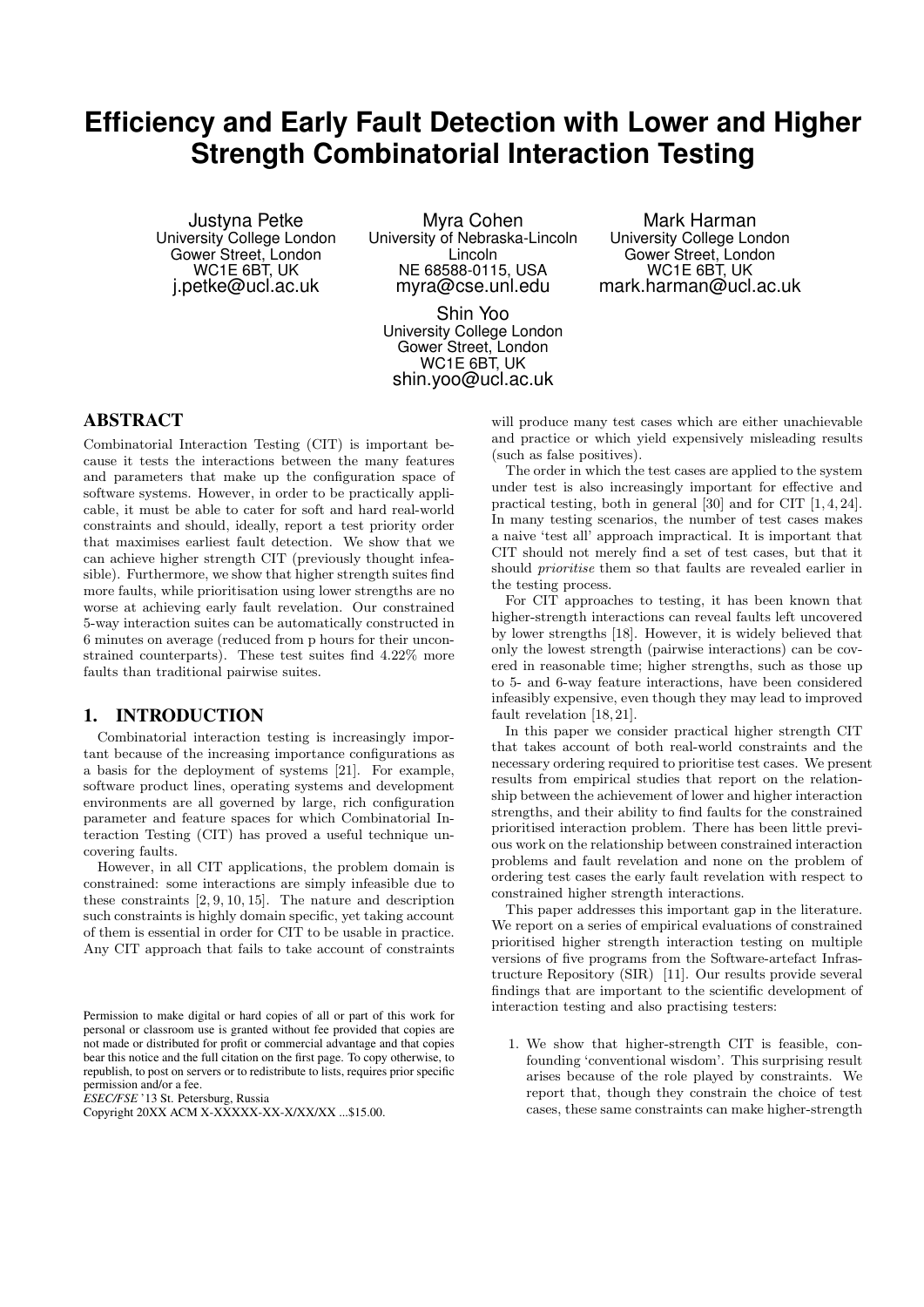CIT achievable in reasonable time.

- 2. We show that separate consideration of single- and multi-value parameters leads to significant runtime improvements for prioritisation and interaction coverage.
- 3. We show the higher strength CIT is necessary to achieve better fault revelation in prioritised CIT; our empirical study reveals that higher strength CIT reveals more faults than lower strengths. This means that for comprehensive testing, higher strength interaction suites are both feasible and desirable.
- 4. We find that lower strength CIT naturally achieves some degree of 'collateral' higher strength coverage, and that it also performs no worse in terms of early fault revelation. This means that we can use lower strength prioritisation as a cheap way to 'find the first fault'.

Overall, taken together, our results are very promising the future of CIT research and practice. Our results indicate that taking account of realistic testing scenarios (that are typically constrained and necessitate test case ordering) creates a problem that is amenable to high-strength CIT techniques. This will be a welcome message to the research community, which has, hitherto, eschewed higher strength testing, believing it to be too expensive. For the practising tester, concerned with the problem of testing systems with large configuration spaces, our results are equally encouraging. They show that high-strength CIT is practical for comprehensive testing, yet lower strengths can be relied upon to quickly find the first faults.

# 2. BACKGROUNDS

## 2.1 Related Work

Combinatorial interaction testing (CIT) has been used successfully as a system level test method [7, 8, 17, 18, 23, 24, 26, 27, 29]. CIT combines all t-combinations of parameter inputs or configuration options in a systematic way so that we know we have tested a measured subset input (or configuration) space. Research has shown that we can achieve high fault detection rates given a small set of test cases [7, 18, 24, 29]. Many of the current research directions into this technique examine specialised problems such as the addition of constraints between parameter values [2, 9, 14, 20, 23], or re-ordering (prioritising) test suites to improve early coverage [4, 5, 23, 24, 26]. Other work has studied the impact of testing at increasing higher strengths  $(t > 2)$  [16, 22], In a recent survey by Nie et al. [21] CIT research is shown by a taxonomy to show the areas of study. We have extracted data from this table for 3 columns, fault detection, constriants and prioritisation. We show this in Table 1 and add a reference to one of the papers from that survey (the survey may include more than one paper per name). While it appears there is quite broad coverage of these topics, this is deceptive since most are studied in isolation. We do not have studies that cross the boundaries of prioritisation, constraints and fault detection.

## 2.2 Preliminaries

In this section we will give a quick overview of the notation used throughout the paper. In particular, a covering array

Table 1: Overview of Literature on Fault Detection, Prioritisation and Constraints: Extracted From [21]

| Authors               | Fault detect. Prioritisation Constraints |  |
|-----------------------|------------------------------------------|--|
| Bryce et al. [3]      |                                          |  |
| Cohen DM et al. [7]   |                                          |  |
| Cohen MB et al. [10]  |                                          |  |
| Grindal et al. [14]   |                                          |  |
| Kuhn et al. [18]      |                                          |  |
| Nie et el. $[28]$     |                                          |  |
| Schroeder et al. [27] |                                          |  |

is usually represented as follows:

$$
CA(N; t, v_1^{k_1} v_2^{k_2} \dots v_m^{k_m})
$$

where  $N$  is the size of the array,  $t$  is its strength, sum of  $k_1, ..., k_m$  is the number of parameters and each  $v_i$  stands for the number of values for each of the  $k_i$  parameters in turn. Suppose we want to generate a pairwise interaction test suite for an instance with 3 parameters, where the first and third parameter can take 4 values and the second one can only take 3 values. Then the problem can be formulated as:  $CA(N; 2, 4^13^14^1)$ . Furthermore, in order to test all combinations one would need  $4 * 3 * 4 = 48$  test cases, pairwise covergae reduces this number to 12. Additionally, suppose that we have the following constraints: first, only the first value for the first parameter can be ever combined with values for the other parameters, and second, the last value for the second parameter can never be combined with values for all the other parameters. Introducing such constraints reduces the size of the test suite even further to 8 test cases. The importance of constraints is evident even in this small example.

We differentiate between two types of constraints in this work: hard and soft, terms first proposed by Bryce and Colbourn [2]. Hard constraints are exclude dependencies that happen between parameter values. For instance, if turning on 8-bit arithmetic means that we can't use a division function, then these can't be tested together. Much of the work on constraints has focused on this type of constraint since the challenge is to construct test suites that are guaranteed to avoid thee combinations; we cannot have them in our test suites. Soft constraints on the other hand have not received as much attention. These are constraints combinations of parameters that we don't need to test together (a tester has decided that combining these parameter values is not needed, but the test will still run if this combination exists). An example of such a parameter might be combining the string match function in an empty file. While this is probably unlikely to find a fault, the test case containing this should still run.

## 3. RESEARCH QUESTIONS

In real-world situations, it is often not feasible to test combinations of the input parameters exhaustively. In these situations, Combinatorial Interaction Testing can help reduce the size of the test suite. Constraints may rule out certain combinations of value-parameters, thereby reducing the size of the test suite even further. The extent of this reduction by constraints motivates our first research question: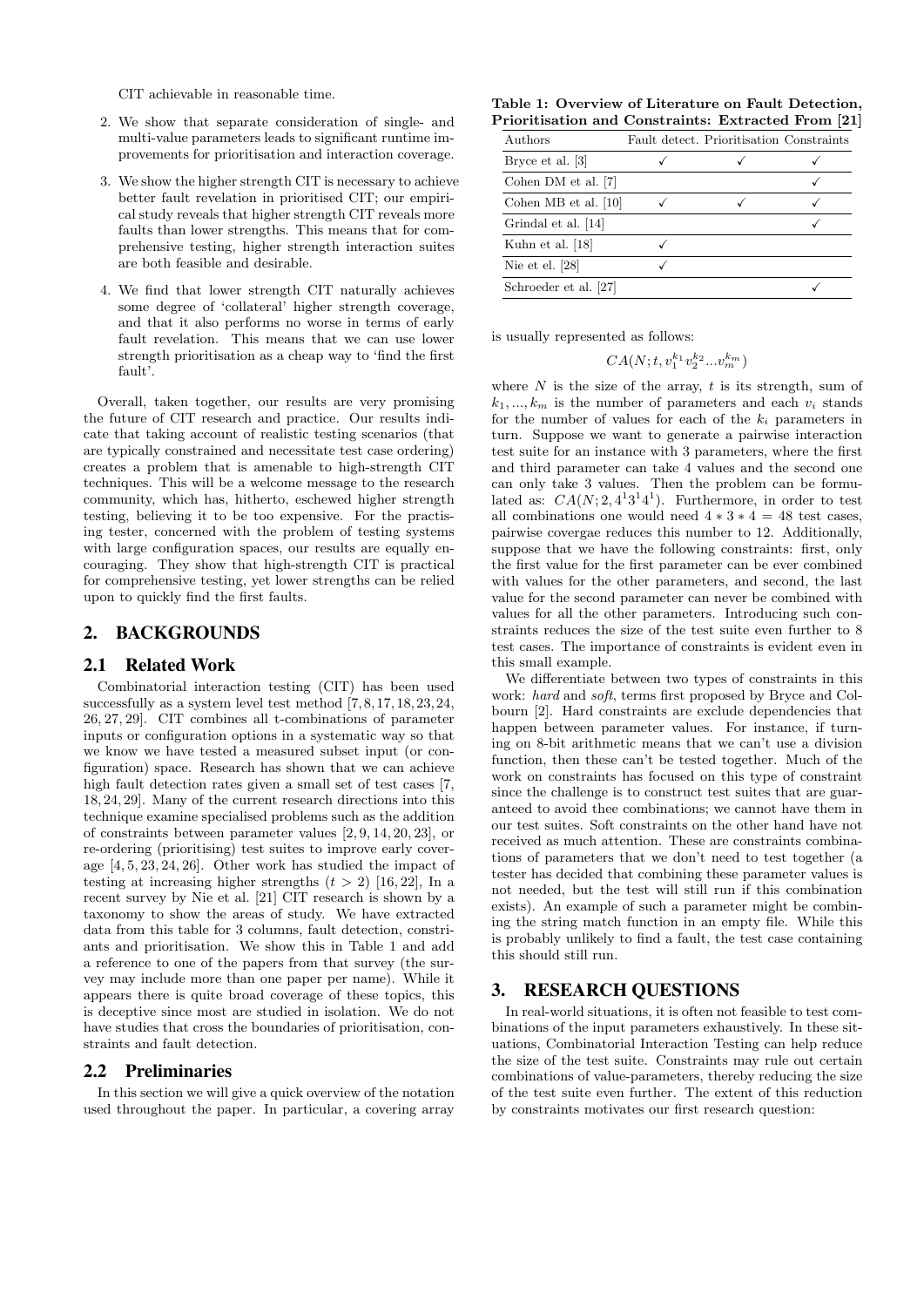RQ1: What is the impact of constraints on the sizes of the models of covering arrays used for CIT?

Most of the literature and practical applications focuses on pairwise, and sometimes 3-way, interaction coverage. Partially it is due to time inefficiency of the tools available. Kuhn et al. stated in 2008 that "only a handful of tools can generate more complex combinations, such as 3-way, 4-way, or more (..). The few tools that do generate tests with interaction strengths higher than 2-way may require several days to generate tests (..) because the generation process is mathematically complex" [16]. However, recent work in this area shows a promising progress towards higher strength interaction coverage [13]. We want to know how difficult it is to generate test suites which achieves higher-strength interaction coverage when using a state-of-the-art CA generation tool, and what the role of constraints is. Thus we ask:

RQ2: How efficient is the generation of higher-strength constrained covering arrays using state-of-the-art tools?

Greedy [6, 19] and meta-heuristic search [13] are the two most frequently used approaches for covering array generation [13]. Both involve a certain degree of randomness. For instance, simulated annealing, a meta-heuristic search technique, randomly selects a transformation, applies it, and compares the new solution to the previous one to determine which should be retained. This motivates our next research question:

RQ3: What is the variance of the sizes of CAs across multiple runs of a CA generation algorithm?

Prioritising according to pairwise coverage has been found to be successful at finding faults quickly [5]. A question arises: "what happens when we prioritise according to a higher-strength coverage criterion?". Note that any t-way interaction also covers some  $(t - k)$ -way interactions. Thus we want to investigate the relationships between the different types of interaction coverage:

- **RQ4:** What is the coverage rate of  $k$  interactions when prioritising by t-way coverage?
	- What is the coverage rate of pairwise interactions when prioritising by higher-strength coverage?
	- $-$  What is the coverage rate of  $t$ -way interactions when prioritising by lower-strength coverage?

Testers often do not have enough time or resources to execute all test cases from the given test suite, which is why Test Case Prioritisation (TCP) techniques are important [30]. The objective of TCP is to order tests in such a way that maximises the early detection of faults. This motivates our final research question:

- RQ5: How effective are the prioritised test suites at detecting faults?
	- Which strength finds all known faults first?
	- Which strength provides the fastest rate of fault detection?
	- Does prioritising by pairwise interactions lead to faster fault detection rate than when prioritising by higher-strength interactions?

– Is there a 'best' combination when time constraints are considered, for example, creating 4-way constrained covering arrays and prioritising by pairwise coverage?

By answering these research questions, we aim to help the developers and users of CIT tools in their decisions about whether to adopt higher strength CIT.

## 4. EXPERIMENTAL SETUP

In order to answers the questions posed above, we conducted the experiments presented in this section.

| Subjects Ver. 1 Ver. 2 Ver. 3 Ver. 4 Ver. 5 Ver. 6 Ver. 7 |                                              |  |                          |  |
|-----------------------------------------------------------|----------------------------------------------|--|--------------------------|--|
| <b>FLEX</b>                                               | 9,581 10,297 10,319 11,470 10,366            |  |                          |  |
| MAKE                                                      | 14,459 29,011 30,335 35,583                  |  |                          |  |
| GREP                                                      | 9,493 10,017 10,154 10,173 10,102            |  | $\overline{\phantom{0}}$ |  |
| <b>SED</b>                                                | 5.503 9.884 7.161 7.101 13.419 13.434 14.477 |  |                          |  |
| GZIP                                                      | 4,604 5,092 5,102 5,240 5,754                |  | -                        |  |

Table 2: Uncommented Lines of Code of Subjects/Versions

## 4.1 CA Generation

We have used five C subject programs: FLEX, MAKE, GREP, sed and gzip. Their sizes in Uncommented Lines of Code, measured with  $\text{cloc}^1$  are presented in Table 2. These are obtained from the Software-artefact Infrastructure Repository (SIR) [11]. We chose these in order to compare our results against the ones obtained by Qu et al. and Qu and Cohen [22, 24], where the unconstrained versions of the subjects were used. Moreover, these five C subjects come with test plans described in the Test Suite Specification Language (TSL). We use TSL description to extract the relevant parameters and values. For the generation of Covering Arrays, we have only considered parameters having at least two possible values<sup>2</sup>. This was to decrease the computation effort of the CA generation tool we used. In the resultant test suite, all single-value parameters were simply added to each of the test cases for completion.

We use Covering Arrays by Simulated Annealing (CASA) tool<sup>3</sup> for the generation of Covering Arrays. CASA is one of the few freely available CA generation tools that can handle logical constraints explicitly specified by the user. It is based on simulated annealing and is known to generate smaller covering arrays than the greedy algorithms [13]. Another reason to use CASA is to avoid experimental biases. Most of the tools that are based on the greedy algorithm also perform prioritisation during CA generation, as the greedy algorithm always chooses the test case that contains the largest number of uncovered t-tuples. Since our research questions include investigation of the impact of reduced test suites on the fault detection rate as well as the impact of various prioritisation criteria, we prefer an algorithm that does not implicitly perform prioritisation.

<sup>1</sup> http://cloc.sourceforge.net

 $^{2}$  We note here that some values were immediately prohibited by the constraints. For example, if an 'error' constraint is found, there is no need for checking it's interaction with values for all the other parameters.

<sup>3</sup>CASA is available at: http://cse.unl.edu/\$\sim\$citportal/tools/ casa/.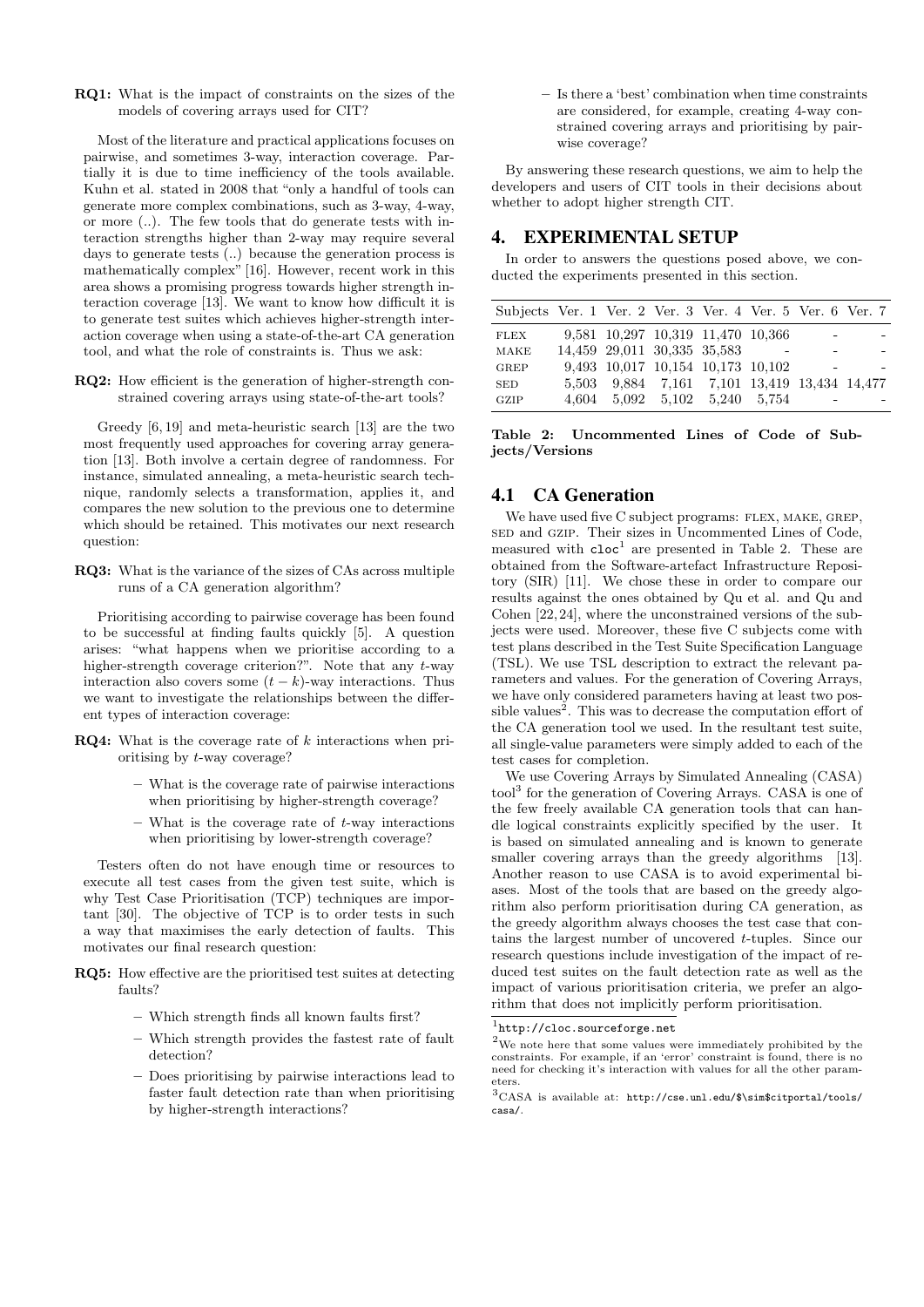# 4.2 CA Prioritisation

After generating t-way covering arrays, we prioritise each of these according to multiple t-way prioritisation criteria (for  $2 \le t \le 5$ ). There are standard prioritisation algorithms in the literature: Bryce and Memon [3], and Manchester et al. [25], for example<sup>4</sup>.

For our experiment, we use a variation of the algorithm by Bryce and Memon [3]. The original algorithm iterates through test cases and keeps in more the one test case that covers the largest number of currently uncovered t-tuples. Note that, in the original algorithm, despite ties being broken at random, the test cases later in the suite have a higher chance of getting picked. Consider the case when all  $n$  tests cover the same amount of uncovered t-tuples. The first test will be picked for the current maximum first. However, the probability of it being actually picked is  $0.5<sup>n</sup>$ , since at each tie breaking point it has to win over the next test case. Hence, we gather all test cases whose count of currently uncovered t-tuples is maximal, and then pick one at random, thus each will be picked with probability  $1/n$ . In order to implement these modifications we only add an array, holding all the test suites which cover the same amount of uncovered t-way interactions. Furthermore, we keep a Boolean mapping from test cases to  $t$ -tuples to mark those currently uncovered t-tuples a given test case contained. We also keep the total number of currently uncovered t-tuples contained in a given test case. These mappings were updated whenever a new test case was marked as used in order to avoid constantly re-calculating the number of uncovered t-tuples for each test case. The pseudocode for the algorithm used is presented in Algorithm 1.

| Algorithm 1 Pseudocode for test suite prioritisation.     |
|-----------------------------------------------------------|
| $CA =$ test suite to prioritize                           |
| gather all valid t-tuples based on $CA$                   |
| $mappinq =$                                               |
| $sums=$                                                   |
| for all tests in $CA$ do                                  |
| $mapping[test] = [True if t-tuple_i in test, else False]$ |
| $sums[test] = sum(mapping[test])$                         |
| end for                                                   |
| $bestTest = a test that covers the most unique t-tuples$  |
| $bestTests = [bestTest]$                                  |
| add bestTest to TestSuite                                 |
| $selectedTestCount = 1$                                   |
| while selected $TestCount < size(CA)$ do                  |
| update sums, mapping                                      |
| remove $sums[bestTest]$ , mapping[bestTest]               |
| $tCountMax = \max(sums)$                                  |
| $bestTests = \Box$                                        |
| for all <i>tests</i> in <i>sums</i> do                    |
| if sums $test$ = $tCountMax$ then                         |
| add test to bestTests                                     |
| end if                                                    |
| end for                                                   |
| $bestTest = random test from bestTests$                   |
| add bestTest to TestSuite                                 |
| $selectedTestCount++$                                     |
| end while                                                 |

 $4$ Note that the two algorithms differ only at the pre-processing stage.

# 4.3 Interaction Coverage Metric

Algorithm 2 Pseudocode for the rate of t-way interaction coverage.

| $CA = a$ given test suite                                |
|----------------------------------------------------------|
| $coverage = number of t-way interactions covered$        |
| $coverage 0 =0$                                          |
| $tuples =$ uncovered $t$ -tuples                         |
| for j=1 to size( $CA$ ) do                               |
| $coverage[test_j] = coverage[test_{j-1}]$                |
| for all <i>t</i> -tuples in test, do                     |
| <b>if</b> t-tuple in tuples then                         |
| $coverage test_i  += 1$                                  |
| remove <i>t</i> -tuple from <i>tuples</i>                |
| end if                                                   |
| end for                                                  |
| end for                                                  |
| rate = coverage / number of all valid t-tuples * $100\%$ |

To calculate the t-way interaction coverage of a given test suite we use Algorithm 2. We noticed that all of our subjects contain single-value parameters, which constitute even 69% of all the parameters in case of FLEX. Note that these singlevalue parameters occur in all test cases, thus, for all, a lot of the same combinations of t-tuples are checked using Algorithm 2, even though many are already covered by the first test case selected. Thus we used the following combinatorial identity in order to speed up the calculations by dividing our efforts between single-value and multi-value parameters:

$$
\binom{m+n}{i} = \sum_{i=0}^{t} \binom{m}{i} \binom{n}{t-i}
$$

where  $m$  stands for the number of single-value parameters,  $n$ stands for the number of multi-value parameters and  $t$  is the strength of interactions tested. Note that  $\binom{m}{i}$  for each i can be calculated beforehand, since the number of single-value parameters is fixed.

To compare how quickly each prioritised test suite achieves the interaction coverage of a specific strength, we define Average Percentage of Covering-array Coverage (APCC) following the Average Percentage of Fault Detection (APFD) metric  $[12]$ . Given m covering arrays to cover and n test cases, let  $CA_i$  be the index of the first test case that covers the covering array  $CA$ . APCC is defined as follows:

$$
APCC = (1 - \frac{\sum_{i}^{m} CA_i}{nm} + \frac{1}{2n}) * 100
$$

Intuitively, APCC measures the area under curve for the plot of increasing interaction coverage for a prioritised test suite. Figure 1 illustrates the metric with the case of the test suite generated for make. It takes 14 test cases to achieve 100% coverage for 3-way interaction coverage. The test suite achieves 100% coverage for both 3-way and pairwise interaction coverage.

## 4.4 Fault Detection

We measure the fault detection capability of each of the generated prioritised test suites. We use all available software versions of the five subjects from SIR with seeded faults. In order to avoid experimenter bias and ensure repeatability we only used the faults provided with each of the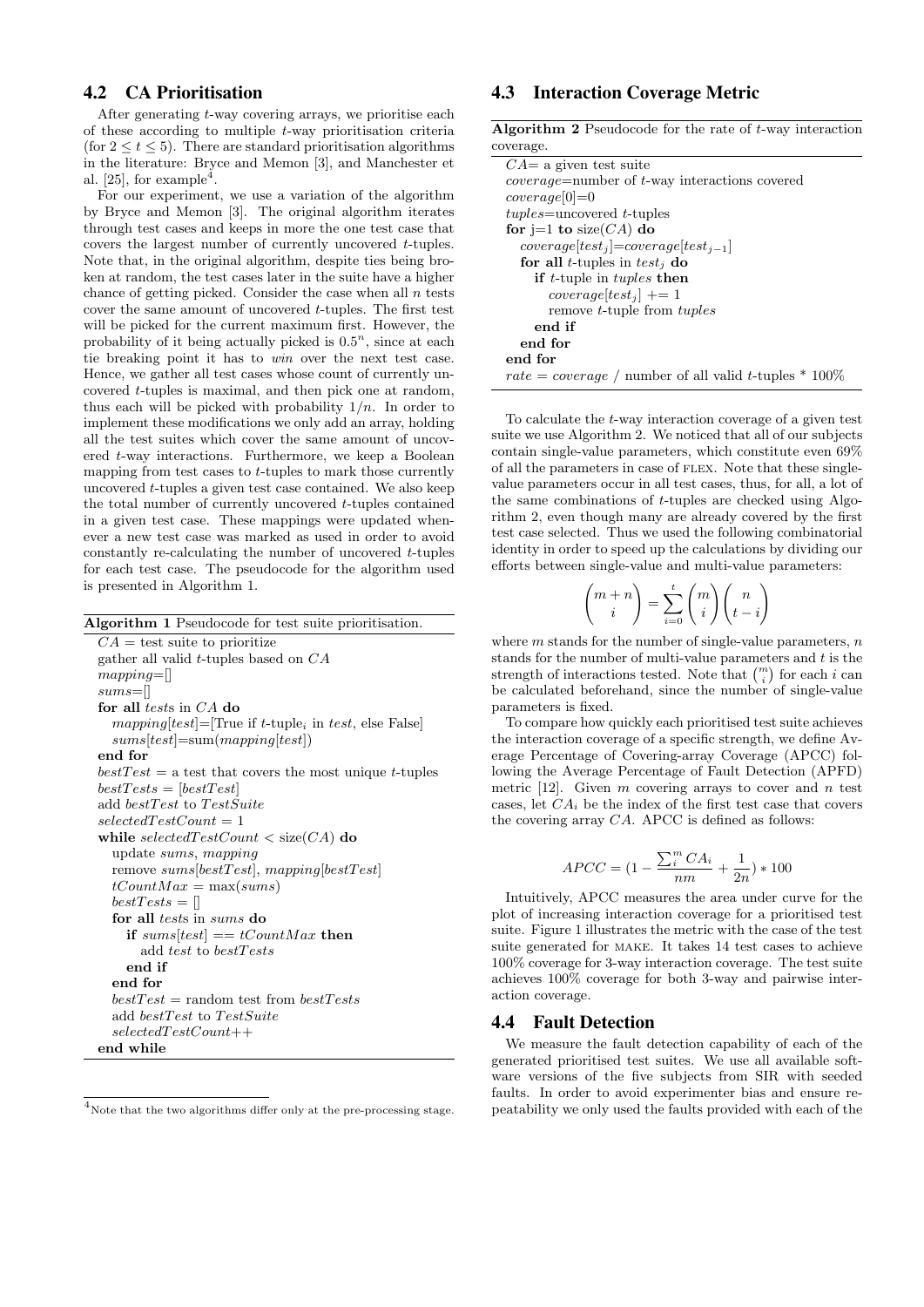

Figure 1: Interaction coverage of 3-way covering array for make prioritised by pairwise coverage.

subject tested in SIR. For each of the test suites we gathered the number of faults detected by every i tests.

# 5. RESULTS

This section presents the results of all the experiments conducted and answers research questions.

# 5.1 CA Generation Under Constraints

- RQ1: What is the impact of constraints on the sizes of the models of covering arrays used for CIT?
- RQ2: How efficient is the generation of higher-strength constrained covering arrays, using state-of-the-art tools?
- RQ3: What is the variance of the sizes of CAs across multiple runs of a CA generation algorithm?

For FLEX, MAKE and GREP, we use modified TSL descriptions following Qu et al. and Qu and Cohen [22,24] in order to create unconstrained models: ugzip We note here that some parameter-values were omitted, while some others were combined. The reason for these modifications was to "obtain exhaustive suites that retain close to the original fault detection ability" [24]. Qu et al. also note that "in a real test environment an unconstrained TSL would most likely be prohibitive in size and would not be used" [24]. The sizes of the covering arrays generated for these modified files are presented in Table 3. For flex and grep, the numbers for  $t = 4$  and  $t = 5$  were not provided, most probably due to time restrictions of the CA generator used.

The sizes of the smallest constrained CA generated are presented in Table 4. In the case of GREP and MAKE for  $t = 4$ and  $t = 5$ , only the numbers of unique rows are reported. The table also includes the number of tests in the original exhaustive TSL test suite from SIR. Table 3 and 4 provide an answer to RQ1: constraints can reduce the size of CIT models significantly.

The constrained CIT models we use are generated directly from TSL descriptions from SIR and exclude the single-value

| CIT Specification                          | Size | Size | Size<br>$t = 2$ $t = 3$ $t = 4$ | Size<br>$t=5$ |
|--------------------------------------------|------|------|---------------------------------|---------------|
| <b>FLEX</b><br>$CA(N; t, 2^43^116^16^1)$   | 96   | 288  | ΝA                              | NА            |
| GREP<br>$CA(N; t, 4^13^12^13^12^112^14^1)$ | 48   | 192  | ΝA                              | ΝA            |
| MAKE<br>$CA(N; t, 3^12^25^13^22^14^1)$     | 20   | 60   | 180                             | 540           |

Table 3: Unconstrained covering array sizes [22, 24]

parameters. We ran the CASA tool twenty times on each model on a Lenovo 3000 N200 laptop with an Intel Core 2 Duo processor, running at 1.66GHz with 2GB of RAM. Figure 2 presents the runtime information and the sizes of generated Covering Arrays. Certain runs of CASA produced CAs with repeated rows, which are marked with \*\* in Figure 2. Most runs took less than 20min. However, in the case of GREP and SED and 3-way criterion, CASA was terminated after an hour: subsequently, we ran CASA again, with the 'known size' parameter set to the best result obtained within an hour in these two cases. These runs are marked with \* in Figure 2(a) and 2(b).

| CIT specification                  | Size |     | Size Size Size                       |     | TSL |
|------------------------------------|------|-----|--------------------------------------|-----|-----|
|                                    |      |     | $t = 2$ $t = 3$ $t = 4$ $t = 5$ full |     |     |
| <b>FLEX</b>                        |      |     |                                      |     |     |
| $CA(N; t, 22322451)$               | 26   | 55  | 111                                  | 180 | 525 |
| MAKE                               |      |     |                                      |     |     |
| $CA(N; t, 2^{10})$                 | 7    | 14  | 30                                   | 68  | 793 |
| GREP                               |      |     |                                      |     |     |
| $CA(N; t, 3241618142312151)$       | 43   | 148 | 356                                  | 436 | 470 |
| <b>SED</b>                         |      |     |                                      |     |     |
| $CA(N; t, 2^46^110^12^14^12^23^1)$ | 58   | 170 | 324                                  | 324 | 360 |
| GZIP                               |      |     |                                      |     |     |
| $CA(N; t, 2^{13}3^1)$              | 18   | 45  | 72                                   | 144 | 214 |

#### Table 4: Constrained CA sizes

For comparison, we present the CIT models for the original TSL files from SIR with all the constraints and parameter order ignored in Table 5.

| Constrained             | Unconstrained                                                             |
|-------------------------|---------------------------------------------------------------------------|
| <b>FLEX</b>             |                                                                           |
| $CA(N; t, 2^6 3^2 5^1)$ | $CA(N; t, 2^{23}3^45^2)$                                                  |
| MAKE                    |                                                                           |
| $CA(N; t, 2^{10})$      | $CA(N; t, 2^{14}3^44^25^16^1)$                                            |
| GREP                    |                                                                           |
|                         | $CA(N; t, 2^13^34^35^16^18^1)$ $CA(N; t, 1^42^13^34^15^17^110^113^121^1)$ |
| <b>SED</b>              |                                                                           |
|                         | $CA(N; t, 2^73^14^16^110^1)$ $CA(N; t, 1^12^73^14^35^36^18^210^1)$        |
| GZIP                    |                                                                           |
| $CA(N; t, 2^{13}3^1)$   | $CA(N; t, 143828425161341)$                                               |

#### Table 5: Constrained and unconstrained CIT Models for Subjects

Results presented in this subsection provide strong evidence that constraints play an important part in the effi-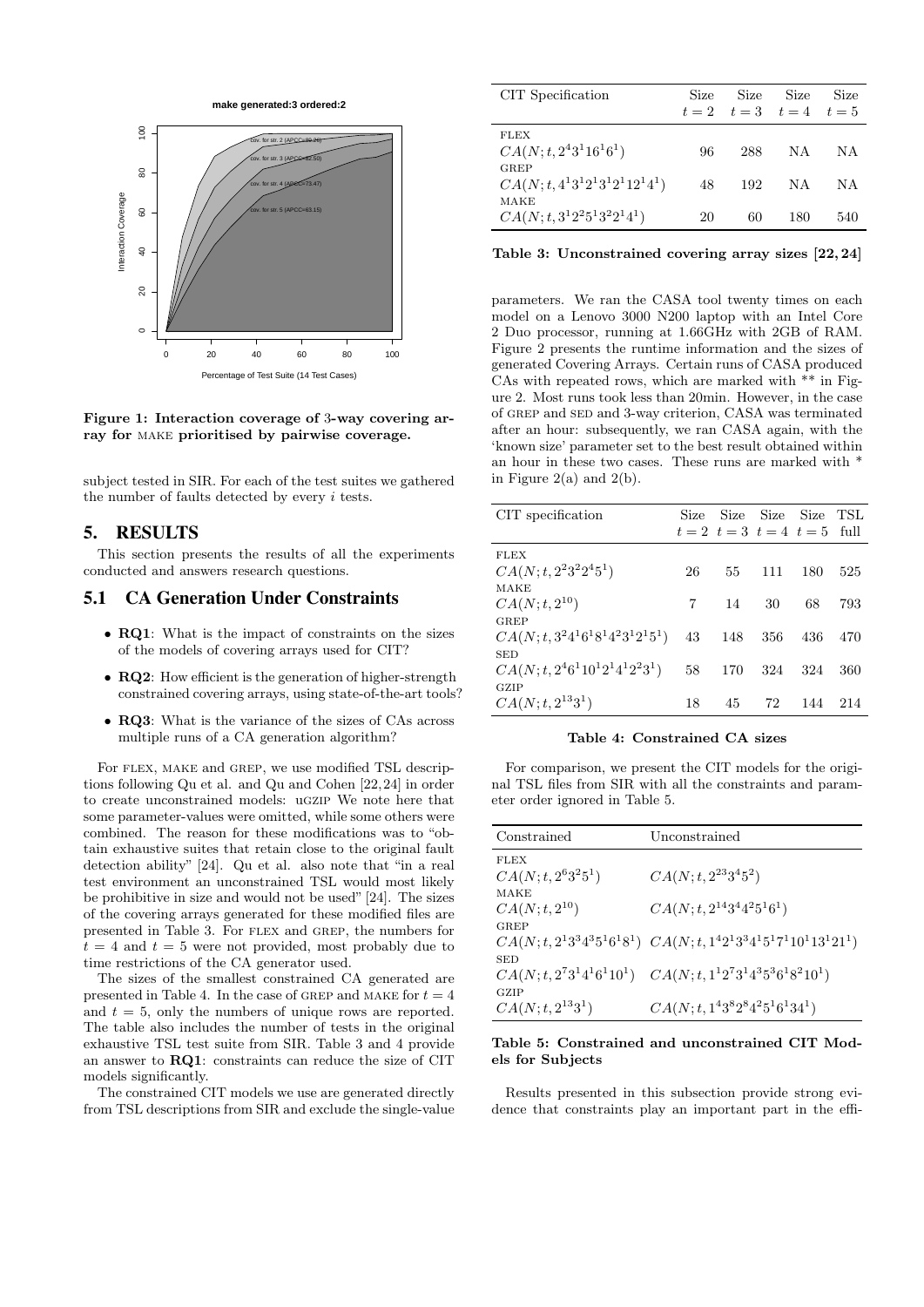

Figure 2: Boxplot of CA generation runtimes and CA sizes

|                                  | Gen.           | <b>Size</b> | Cov. for Strength |                          |       |                          | Subjects | <b>Size</b><br>Gen. |     |   | Cov. for Strength |       |        |
|----------------------------------|----------------|-------------|-------------------|--------------------------|-------|--------------------------|----------|---------------------|-----|---|-------------------|-------|--------|
| Subjects<br>flex<br>make<br>grep | Crit.          |             | 2                 | 3                        | 4     | 5                        |          | Crit.               |     | 2 | 3                 | 4     | 5      |
|                                  | 2              | 26          | ۰                 | 98.52                    | 95.38 | 90.84                    |          | 4                   | 356 |   |                   |       | 99.71  |
|                                  | 3              | 55          |                   | $\overline{\phantom{a}}$ | 99.58 | 98.41                    | grep     | 5                   | 436 |   |                   |       |        |
|                                  | 4              | 111         |                   |                          | -     | 99.93                    |          | $\overline{2}$      | 58  | ۰ | 92.03             | 81.68 | 71.37  |
|                                  | 5              | 180         |                   |                          |       |                          | sed      | 3                   | 170 | ۳ | ۰                 | 98.85 | 96.48  |
|                                  | $\overline{2}$ |             |                   | 94.60                    | 84.47 | 71.88                    |          | 4                   | 324 |   |                   | -     | 100.00 |
|                                  | 3              | 14          |                   | $\overline{\phantom{0}}$ | 97.25 | 90.76                    |          | 5                   | 324 |   |                   |       |        |
|                                  | 4              | 30          |                   |                          |       | 98.94                    |          | $\overline{2}$      | 18  | ۰ | 97.56             | 93.00 | 87.08  |
|                                  | 5              | 64          |                   |                          |       | $\overline{\phantom{0}}$ |          | 3                   | 45  | - | -                 | 99.62 | 98.61  |
|                                  | 2              | 43          | ۰                 | 88.71                    | 74.07 | 59.92                    | gzip     | 4                   | 72  |   |                   |       | 99.95  |
|                                  | 3              | 148         |                   | $\overline{\phantom{a}}$ | 97.41 | 92.28                    |          | 5                   | 144 |   |                   |       |        |

ciency of covering array generation. At the modelling stage, constraints allow for certain values to be excluded from CIT because, for instance, these correspond to error states or cases that do not require further interaction (printing the 'help' message, for example). Excluding single-parameter values allows further model reduction without compromising the test suite, since these can be added to each row of the CA generated in the post-processing stage, relieving the CA generation tool from the need to consider tuples involving these single-parameter values. The significance of these reductions can be seen in Table 3 and 5. The number of test cases generated decreases significantly when compared to the full TSL suite as shown in Table 4. In the case of make, 5-way coverage is achieved with only 68 tests, while the exhaustive test suite contains 793 test cases.

With regards to the generation effort of CASA, in some cases the variation between runtimes has been significant. This may stem from the different seeds used for the stochastic simulated annealing. At each run, the algorithm starts with a randomly generated solution, which might be either very close to or every far from the actual solution. CASA determines the size of CAs in a stochastic way: it is possi-

ble that it gets stuck and works harder on some problems because of a bad starting point. However, all runs including ones for higher strength CAs finished under 20 minutes, showing that state-of-the-art CA generation tools can cope high higher strength CA generation under constraints (RQ2). Unlike execution time, we observe little variance in CA sizes between the different runs of CASA (Figure 2(b)), providing an answer to RQ3. These two observations provide supporting evidence for the best practice, which is to perform a few runs of the tool with predetermined time-out and then to select the smallest CA generated.

# 5.2 Prioritisation and Interaction Coverage

- $RQ4$ : How much  $k$ -way interaction coverage is achieved by a t-way CA?
	- $-$  What does the k-way interaction coverage change when a CA is prioritised for strengths higher than k?
	- $-$  What does the  $k$ -way interaction coverage change when a CA is prioritised for strengths lower than k?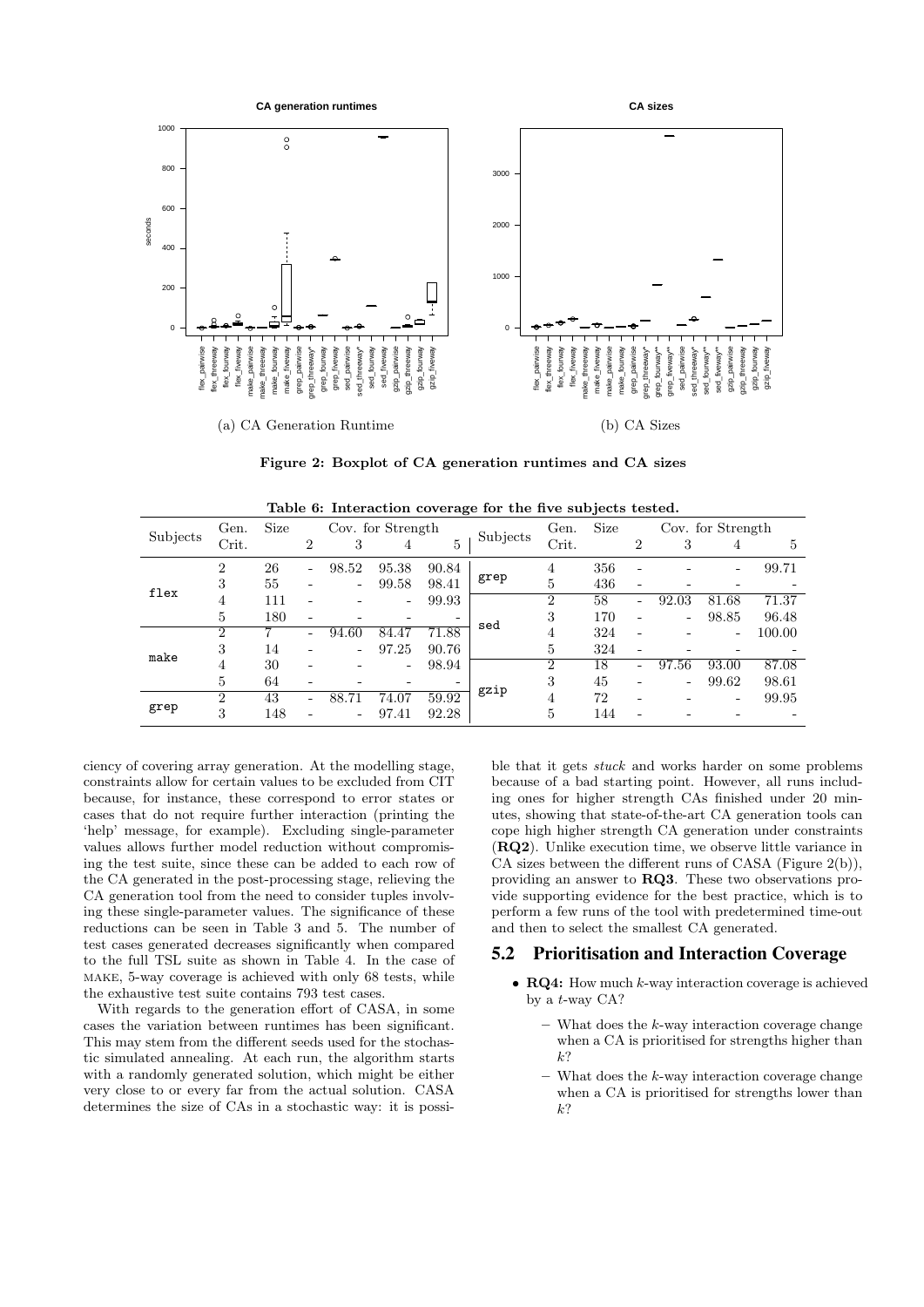Following the best practice outlined in Section 5.1,we chose 20 smallest Covering Arrays, out of the CAs we generated, for the combination of the subjects (FLEX, MAKE, GREP, SED and GZIP) and t-way interaction coverage criteria ( $2 \le t \le$ 5). Note that these only contain the multi-value parameters. Subsequently, we ordered each of these according to pairwise, 3-way, 4-way and 5-way coverage using the greedy algorithm depicted in Algorithm 1. This produces 80 CAs.

Excluding single-value parameters also allows significant speed-up for prioritisation as well. For example, 20 out of 29 parameters for flex are single-valued. We report in Table 7 the runtimes of Algorithm 1 for CIT models of flex with and without the single-value parameters.

| Pairwise CA for FLEX         | Prior.   | Prior.      |
|------------------------------|----------|-------------|
| $(26$ Test Cases)            | Strength | Time (sec.) |
| Without single-value params. | $t=2$    | 0.051       |
| With single-value params.    | $t=2$    | 0.238       |
| Without single-value params. | $t=3$    | 0.097       |
| With single-value params.    | $t=3$    | 18.249      |
| Without single-value params. | $t=4$    | 0.197       |
| With single-value params.    | $t=4$    | 1079.809    |
| Without single-value params. | $t=5$    | 0.251       |
| With single-value params.    | $t=5$    | $>20$ min   |

Table 7: Runtimes of the prioritisation algorithm on two CIT models of flex.

Prioritising the same CA according to interaction coverage for different strengths produces significantly different permutations of test cases. Table 8 shows the permutations of the pairwise CA of make according to different strength criteria.

| MAKE                 | 2-way CA                            |
|----------------------|-------------------------------------|
| t-way Prioritisation | Permutation                         |
| $t=2$                | $T_6, T_2, T_5, T_1, T_0, T_3, T_4$ |
| $t=3$                | $T_3, T_4, T_0, T_1, T_2, T_5, T_6$ |
| $t=4$                | $T_1, T_5, T_2, T_0, T_3, T_4, T_6$ |
| $t=5$                | $T_4, T_0, T_3, T_1, T_2, T_5, T_6$ |

Table 8: Permutations of the test suite for make which achieves pairwise interaction coverage

Table 6 reports the interaction coverage achieved by each of the 80 CAs. For each CA generated for t-way strength, we measure the interaction coverage for  $t'$ -way strength (2  $\leq$  $t' \leq 5$ ). A t-way strength CA, by definition, achieves 100% interaction coverage for strengths lower than  $t$  (therefore we omit these from Table 6). For all subject programs, pairwise CAs achieve at least about 60% collateral 5-way interaction coverage. This provides a response to the main RQ4: the presence of constraints increases the collateral coverage for higher-strength interaction coverage. case, splitting it between single-value and multi-value parameters, as described in Section refsubset:spcc, introduces speed-up. Each t-way

To answer the subquestions of RQ4 on prioritisation, we prioritised each of the 80 CAs according to four different prioritisation criteria (2-, 3-, 4-, and 5-way interaction coverage), resulting in 320 prioritised CAs. The results from







Figure 3: Comparing APCC for Pairwise and 5-way CAs for make

the prioritisation are aggregated using APCC (defined in Section refsubset: spcc) in Table  $9^5$ .

The variation in APCC values between the different prioritisation criteria has been found to be less than 2%, and the variation decreases as the strength of the test suite increases, as can be seen in Figure 3. This provides answers to the subquestions in RQ4: it seems that there is no clear advantage in prioritising by interactions of higher/lower strength. Note that whenever the next test case adds a new 3-way interaction to the test suite, it does not necessarily mean that a new pair has been added. However, whenever a new 2-way interaction is added, then automatically new 3-way, 4-way and 5-way interactions are covered. Therefore, in terms of interaction coverage, prioritising by pairwise criterion is enough. However, a question arises whether the same holds for fault detection rates, which we investigated next.

 ${}^{5}\mathrm{The}$  complete data and all APCC plots are available at the companion webpage: http://www0.cs.ucl.ac.uk/staff/ s.yoo/cit/cit.html.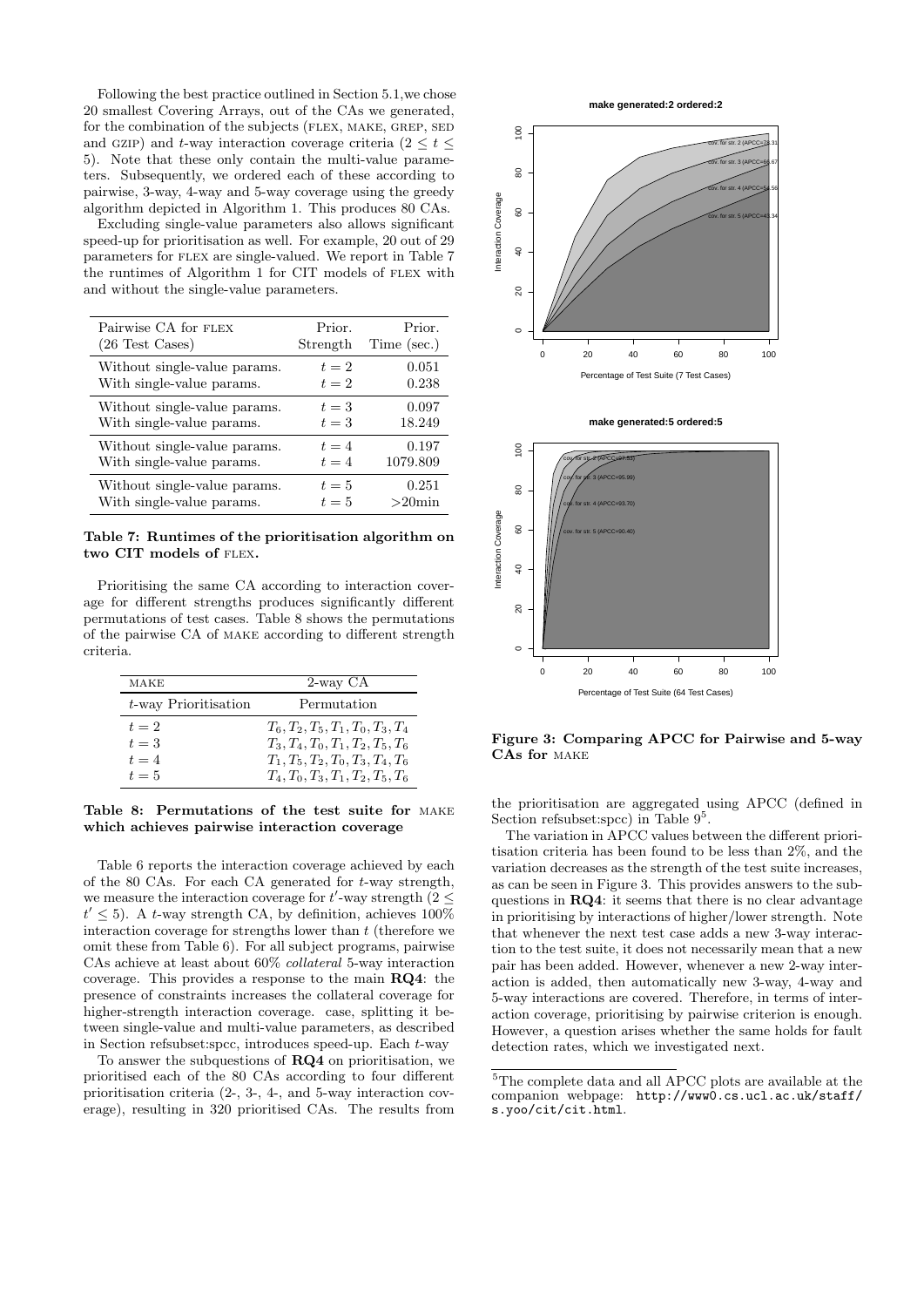|           | Gen.                      | Prio.          |                | APCC for Strength |       |       |          | Gen.                      | Prio.          |                |       | APCC for Strength |                |
|-----------|---------------------------|----------------|----------------|-------------------|-------|-------|----------|---------------------------|----------------|----------------|-------|-------------------|----------------|
| Subjects  | Crit.                     | Crit.          | $\overline{2}$ | 3                 | 4     | 5     | Subjects | Crit.                     | Crit.          | $\overline{2}$ | 3     | 4                 | $\overline{5}$ |
|           | $\overline{2}$            | $\overline{2}$ | 91.17          | 85.37             | 78.63 | 71.46 |          | $\overline{4}$            | $\overline{2}$ | 97.69          | 93.67 | 88.34             | 82.43          |
|           | $\overline{2}$            | 3              | 90.87          | 85.16             | 78.65 | 71.74 |          | $\overline{4}$            | 3              | 97.62          | 94.76 | 90.47             | 85.13          |
| flex      | $\overline{2}$            | $\overline{4}$ | 90.32          | 84.55             | 78.05 | 71.19 | grep     | $\overline{4}$            | $\overline{4}$ | 97.36          | 94.55 | 90.75             | 86.10          |
|           | $\overline{2}$            | $\overline{5}$ | 89.93          | 84.31             | 77.95 | 71.19 |          | $\overline{4}$            | 5              | 97.18          | 94.35 | 90.57             | 85.97          |
|           | $\overline{\overline{3}}$ | $\overline{2}$ | 95.95          | 92.83             | 88.76 | 83.94 |          | $\overline{5}$            | $\overline{2}$ | 98.11          | 94.46 | 89.77             | 84.73          |
|           | 3                         | 3              | 95.71          | 92.75             | 89.08 | 84.77 |          | $\bf 5$                   | 3              | 97.99          | 95.70 | 92.18             | 87.74          |
| flex      | 3                         | $\overline{4}$ | 95.37          | 92.26             | 88.55 | 84.29 | grep     | $\overline{5}$            | 4              | 97.93          | 95.66 | 92.57             | 88.77          |
|           | 3                         | $\overline{5}$ | 94.73          | 91.57             | 87.88 | 83.70 |          | $\overline{5}$            | 5              | 97.67          | 95.43 | 92.41             | 88.71          |
|           | 4                         | $\overline{2}$ | 97.99          | 96.39             | 94.21 | 91.49 |          | $\overline{2}$            | $\overline{2}$ | 85.86          | 72.17 | 59.34             | 48.58          |
|           | $\overline{4}$            | 3              | 97.86          | 96.38             | 94.42 | 91.96 |          | $\overline{2}$            | 3              | 85.83          | 72.35 | 59.70             | 49.04          |
| flex      | $\overline{4}$            | $\overline{4}$ | 97.72          | 96.17             | 94.20 | 91.81 | sed      | $\overline{2}$            | 4              | 85.40          | 71.94 | 59.40             | 48.85          |
|           | $\overline{4}$            | $\overline{5}$ | 97.45          | 95.77             | 93.71 | 91.29 |          | $\overline{2}$            | $\overline{5}$ | 84.96          | 71.68 | 59.30             | 48.85          |
|           | 5                         | $\overline{2}$ | 98.70          | 97.68             | 96.22 | 94.35 |          | 3                         | $\overline{2}$ | 95.22          | 88.74 | 81.24             | 73.72          |
|           | $\overline{5}$            | 3              | 98.66          | 97.77             | 96.57 | 95.00 | sed      | 3                         | 3              | 95.18          | 89.51 | 82.74             | 75.65          |
| flex<br>5 |                           | $\overline{4}$ | 98.53          | 97.55             | 96.33 | 94.82 |          | 3                         | $\overline{4}$ | 95.06          | 89.38 | 82.66             | 75.66          |
|           | $\bf 5$                   | $\overline{5}$ | 98.38          | 97.36             | 96.10 | 94.58 |          | 3                         | $\overline{5}$ | 94.92          | 89.34 | 82.72             | 75.78          |
| make      | $\overline{2}$            | $\overline{2}$ | 78.31          | 66.67             | 54.56 | 43.34 |          | $\overline{4}$            | $\overline{2}$ | 97.49          | 93.10 | 87.98             | 82.95          |
|           | $\sqrt{2}$                | 3              | 78.51          | 67.42             | 55.51 | 44.25 |          | $\overline{4}$            | 3              | 97.50          | 94.59 | 90.85             | 86.63          |
|           | $\overline{2}$            | $\overline{4}$ | 78.51          | 67.42             | 55.51 | 44.25 | sed      | $\overline{4}$            | $\overline{4}$ | 97.43          | 94.55 | 90.95             | 86.96          |
|           | $\sqrt{2}$                | $\overline{5}$ | 78.51          | 67.42             | 55.51 | 44.25 |          | $\overline{4}$            | $\overline{5}$ | 97.35          | 94.48 | 90.90             | 86.95          |
|           | $\overline{3}$            | $\overline{2}$ | 89.26          | 82.50             | 73.47 | 63.15 |          | $\overline{5}$            | $\overline{2}$ | 97.48          | 93.28 | 88.36             | 83.44          |
|           | 3                         | 3              | 89.20          | 82.72             | 74.01 | 63.87 |          | $\overline{5}$            | 3              | 97.47          | 94.58 | 90.83             | 86.59          |
| make<br>3 |                           | $\overline{4}$ | 89.17          | 82.67             | 73.96 | 63.85 | sed      | $\overline{5}$            | $\overline{4}$ | 97.48          | 94.60 | 91.00             | 87.01          |
|           | 3                         | 5              | 88.65          | 82.24             | 73.67 | 63.66 |          | 5                         | 5              | 97.40          | 94.52 | 90.95             | 87.02          |
|           | 4                         | $\overline{2}$ | 95.04          | 91.59             | 86.56 | 79.87 |          | $\overline{2}$            | $\overline{2}$ | 83.44          | 75.32 | 67.33             | 59.79          |
| make      | $\overline{4}$            | 3              | 94.95          | 91.62             | 86.76 | 80.17 |          | $\overline{2}$            | 3              | 83.45          | 75.38 | 67.46             | 59.99          |
|           | 4                         | $\overline{4}$ | 94.95          | 91.83             | 87.21 | 80.86 | gzip     | $\overline{2}$            | $\overline{4}$ | 83.37          | 75.38 | 67.51             | 60.07          |
|           | $\overline{4}$            | $\overline{5}$ | 94.95          | 91.90             | 87.31 | 80.95 |          | $\overline{2}$            | 5              | 82.83          | 74.89 | 67.12             | 59.78          |
|           | $\overline{5}$            | $\overline{2}$ | 97.65          | 95.89             | 93.12 | 89.22 |          | $\overline{\overline{3}}$ | $\overline{2}$ | 93.01          | 88.90 | 84.30             | 79.42          |
| make      | $\overline{5}$            | 3              | 97.61          | 96.05             | 93.61 | 90.04 | gzip     | 3                         | 3              | 93.10          | 89.09 | 84.61             | 79.83          |
|           | 5                         | $\overline{4}$ | 97.64          | 96.08             | 93.77 | 90.42 |          | 3                         | $\overline{4}$ | 93.10          | 89.09 | 84.59             | 79.79          |
|           | 5                         | 5              | 97.53          | 95.99             | 93.70 | 90.40 |          | 3                         | 5              | 93.08          | 89.04 | 84.52             | 79.71          |
|           | $\overline{2}$            | $\overline{2}$ | 79.69          | 63.04             | 48.32 | 36.58 |          | $\overline{4}$            | $\overline{2}$ | 95.86          | 93.24 | 90.06             | 86.51          |
|           | $\overline{2}$            | 3              | 78.76          | 62.76             | 48.33 | 36.67 |          | $\overline{4}$            | 3              | 95.86          | 93.36 | 90.34             | 86.96          |
|           | $\overline{2}$            | $\overline{4}$ | 79.29          | 63.03             | 48.51 | 36.82 | gzip     | $\overline{4}$            | $\overline{4}$ | 95.85          | 93.32 | 90.28             | 86.87          |
| grep      | $\overline{2}$            | 5              | 78.21          | 62.49             | 48.28 | 36.74 |          | 4                         | 5              | 95.85          | 93.32 | 90.28             | 86.87          |
|           | $\overline{\overline{3}}$ | $\overline{2}$ | 94.23          | 86.15             | 76.33 | 66.27 |          | $\overline{5}$            | $\overline{2}$ | 97.93          | 96.53 | 94.70             | 92.56          |
|           | 3                         | 3              | 93.98          | 87.17             | 78.36 | 68.77 |          | $\bf 5$                   | 3              | 97.93          | 96.69 | 95.15             | 93.34          |
| grep      | 3                         | $\overline{4}$ | 93.57          | 86.89             | 78.27 | 68.86 | gzip     | $\overline{5}$            | $\overline{4}$ | 97.93          | 96.69 | 95.18             | 93.46          |
|           | 3                         | 5              | 93.49          | 86.74             | 78.17 | 68.87 |          | 5                         | 5              | 97.93          | 96.68 | 95.16             | 93.41          |

Table 9: APCC values for the five subjects tested.

## 5.3 Fault detection

- RQ5: How effective are the prioritised test suites at detecting faults?
	- Which technique finds all the faults first?
	- Which technique provides the fastest rate of fault detection?
	- Does prioritising by pairwise interactions lead to faster fault detection rate than when prioritising by higher-strength interactions?
	- Is there a 'best' combination when time constraints are considered, for example, creating 4-way constrained covering arrays and prioritising by pairwise coverage?

Table 10 presents the percentage of detected faults after  $25\%,\,50\%,\,75\%,$  and  $100\%$  of each test suite is executed, aggregated over all versions of subject programs. With flex, GREP, and SED, CAs with higher generation strength do detect more faults when executed in their entirety. In all cases the number of faults detected by test cases covering at least two parameters was found to be identical in the case of tway covering arrays and full TSL test suites provided in SIR. Thus, we achieve the same fault detection by using a

smaller number of tests. For FLEX, this was achieved with fourway covering arrays, for make we just needed pairwise coverage; for GREP, 3-way coverage; for SED, 3-way as well. For GZIP, it was sufficient to generate a pairwise covering array to detect the same faults as the full TSL suite.

Partially answering RQ5, we have found no consistency between the different prioritisation strategies. This might be partially due to the small amount of faults available. However, pairwise coverage scaled well in comparison to higher strength coverage prioritisation criteria.

Since higher strength CAs contain a larger number of test cases, comparing fault detection rate against percentages of test suite executed is not fair for lower strength CAs. Table 11 presents the fault detection rate information against actual number of test cases executed, allowing direct comparison of all CAs: it shows the percentage of detected faults after multiples of 10 test case executions (CAs smaller than the given number of executions are marked with -). It provides mixed response to the remainder of RQ5: there is no dominant prioritisation criterion with respect to fault detection rate after specific number of test executions, as lower strength CAs produces fault detection rates comparable to those of higher strengths. This suggests the following best practice: given enough time and resource for testing, higher strength CAs under constrains are feasible and detect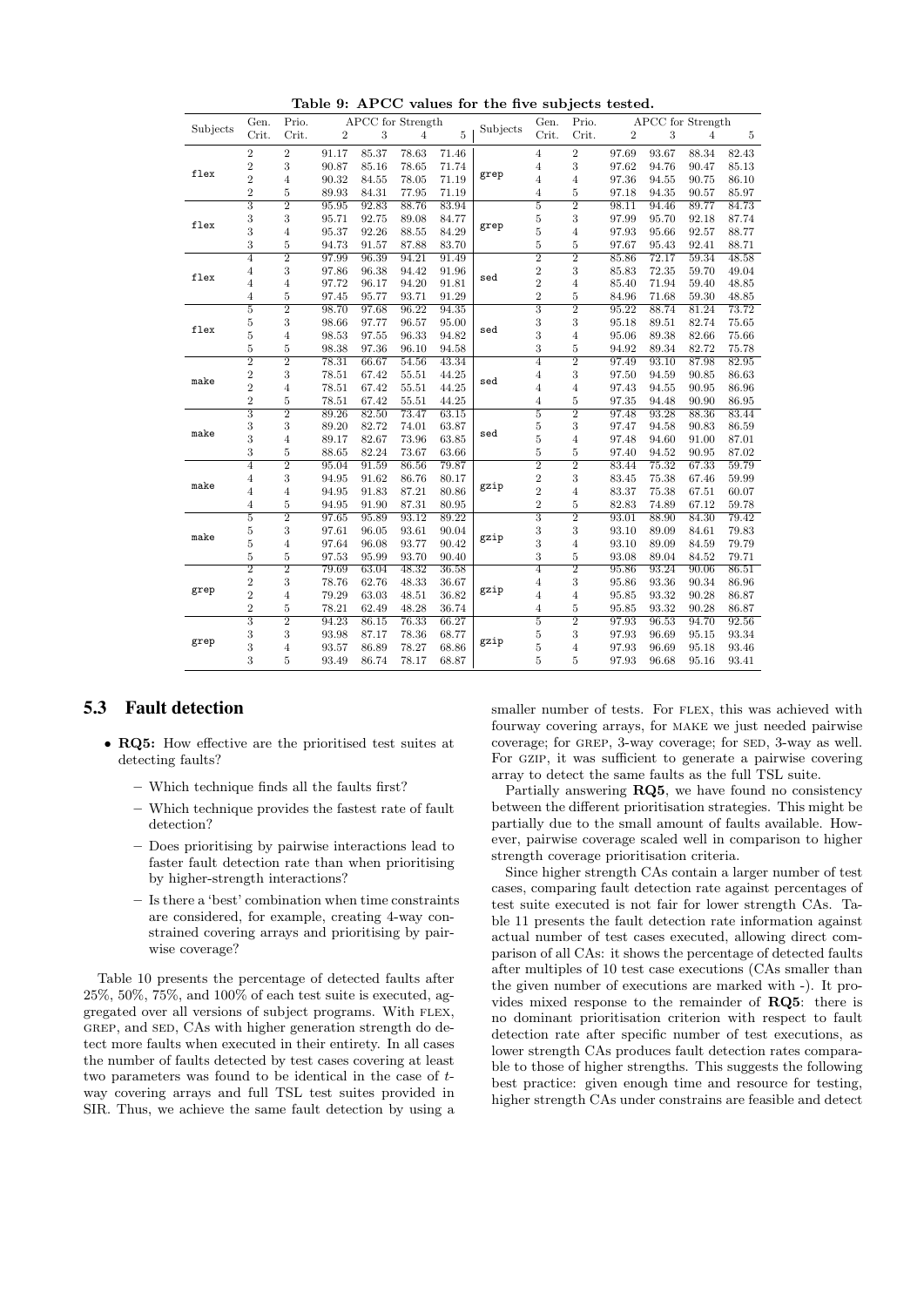more faults. However, with limited time and resource, lower strength CAs still provide reliable fault detection rate.

# 6. CONCLUSIONS

In this paper we examined the constrained prioritised interaction testing problem for higher strengths, presenting results for multiple versions of five systems and interaction strengths from 2-way (pairwise) to 5-way interactions. Handling constraints and prioritisation are both important in order to make testing practical. Real systems are typically constrained and their constraints must be accounted for to avoid the generation of inapplicable or misleading test cases. Real testers also require prioritised of test cases because they may not have time to simply apply all test cases available to them.

Therefore, to investigate practical Combinatorial Interaction Testing, we report results for constrained prioritised interaction testing. More specifically, we study the relationship between interaction strength and faults found. Our findings challenge the conventional wisdom that higher strength interaction testing is infeasible; we were able to construct 5 way interaction test suites in reasonable time. We find that test suites constricted to achieve these higher strength interactions do find more faults overall, making them worthwhile. We also find that ordering test suites for lower strengths performs no worse than higher strengths in terms of early faults revelation.

We therefore conclude that future work on interaction testing should exploit the largely untapped potential of higher strength test suites for comprehensive testing, but for 'quick and usable' results (seeking to find the first fault) we may be able to rely on lower strength prioritisation. To facilitate replication and to support this future work we make publicly available all data and results for our experiments. Our results and test data, together with reports of coverage and fault detection and plots of Average Percentage of Coveringarray Coverage for all cases are contained in this paper's companion website: http://www0.cs.ucl.ac.uk/staff/s. yoo/cit/cit.html.

# 7. REFERENCES

- [1] R. C. Bryce and C. J. Colbourn. Test prioritization for pairwise interaction coverage. ACM SIGSOFT Software Engineering Notes, 30(4):1–7, 2005.
- [2] R. C. Bryce and C. J. Colbourn. Prioritized interaction testing for pair-wise coverage with seeding and constraints. Information  $\mathcal C$  Software Technology, 48(10):960–970, 2006.
- [3] R. C. Bryce and A. M. Memon. Test suite prioritization by interaction coverage. In A. Hartman, M. Katara, and A. M. Paradkar, editors, DOSTA, pages 1–7. ACM, 2007.
- [4] R. C. Bryce, S. Sampath, and A. M. Memon. Developing a single model and test prioritization strategies for event-driven software. IEEE Trans. Software Eng., 37(1):48–64, 2011.
- [5] R. C. Bryce, S. Sampath, J. B. Pedersen, and S. Manchester. Test suite prioritization by cost-based combinatorial interaction coverage. Int. J. Systems Assurance Engineering and Management, 2(2):126–134, 2011.
- [6] D. M. Cohen, S. R. Dalal, M. L. Fredman, and G. C. Patton. The aetg system: An approach to testing based on combinatiorial design. IEEE Trans. Software Eng., 23(7):437–444, 1997.
- [7] D. M. Cohen, S. R. Dalal, M. L. Fredman, and G. C. Patton. The AETG system: an approach to testing based on combinatorial design. IEEE Transactions on Software Engineering, 23(7):437–444, 1997.
- [8] M. B. Cohen, C. J. Colbourn, P. B. Gibbons, and W. B. Mugridge. Constructing test suites for interaction testing. In Proceedings of the International Conference on Software Engineering, pages 38–48, May 2003.
- [9] M. B. Cohen, M. B. Dwyer, and J. Shi. Interaction testing of highly-configurable systems in the presence of constraints. In D. S. Rosenblum and S. G. Elbaum, editors, ISSTA, pages 129–139. ACM, 2007.
- [10] M. B. Cohen, M. B. Dwyer, and J. Shi. Constructing interaction test suites for highly-configurable systems in the presence of constraints: A greedy approach. IEEE Trans. Software Eng., 34(5):633–650, 2008.
- [11] H. Do, S. G. Elbaum, and G. Rothermel. Supporting controlled experimentation with testing techniques: An infrastructure and its potential impact. Empirical Software Engineering, 10(4):405–435, 2005.
- [12] S. G. Elbaum, A. G. Malishevsky, and G. Rothermel. Prioritizing test cases for regression testing. In ISSTA, pages 102–112, 2000.
- [13] B. J. Garvin, M. B. Cohen, and M. B. Dwyer. Evaluating improvements to a meta-heuristic search for constrained interaction testing. Empirical Software Engineering, 16(1):61–102, 2011.
- [14] M. Grindal, J. Offutt, and J. Mellin. Handling constraints in the input space when using combination strategies for software testing. 2006.
- [15] B. Hnich, S. D. Prestwich, E. Selensky, and B. M. Smith. Constraint models for the covering test problem. Constraints, 11(2-3):199–219, 2006.
- [16] D. Kuhn, R. Kacker, and Y. Lei. Automated combinatorial test methods: Beyond pairwise testing. Crosstalk, Journal of Defense Software Engineering, 21(6), 2008.
- [17] D. R. Kuhn and V. Okun. Pseudo-exhaustive testing for software. In SEW, pages 153–158. IEEE Computer Society, 2006.
- [18] D. R. Kuhn, D. R. Wallace, and A. M. Gallo. Software fault interactions and implications for software testing. IEEE Trans. Software Eng., 30(6):418–421, 2004.
- [19] Y. Lei, R. Kacker, D. R. Kuhn, V. Okun, and J. Lawrence. Ipog/ipog-d: efficient test generation for multi-way combinatorial testing. Softw. Test., Verif. Reliab., 18(3):125–148, 2008.
- [20] T. Nanba, T. Tsuchiya, and T. Kikuno. Using satisfiability solving for pairwise testing in the presence of constraints. IEICE Transactions, 95-A(9):1501–1505, 2012.
- [21] C. Nie and H. Leung. A survey of combinatorial testing. ACM Comput. Surv., 43(2):11, 2011.
- [22] X. Qu and M. B. Cohen. A study in prioritization for higher strength combinatorial testing. The 2nd International Workshop on Combinatorial Testing,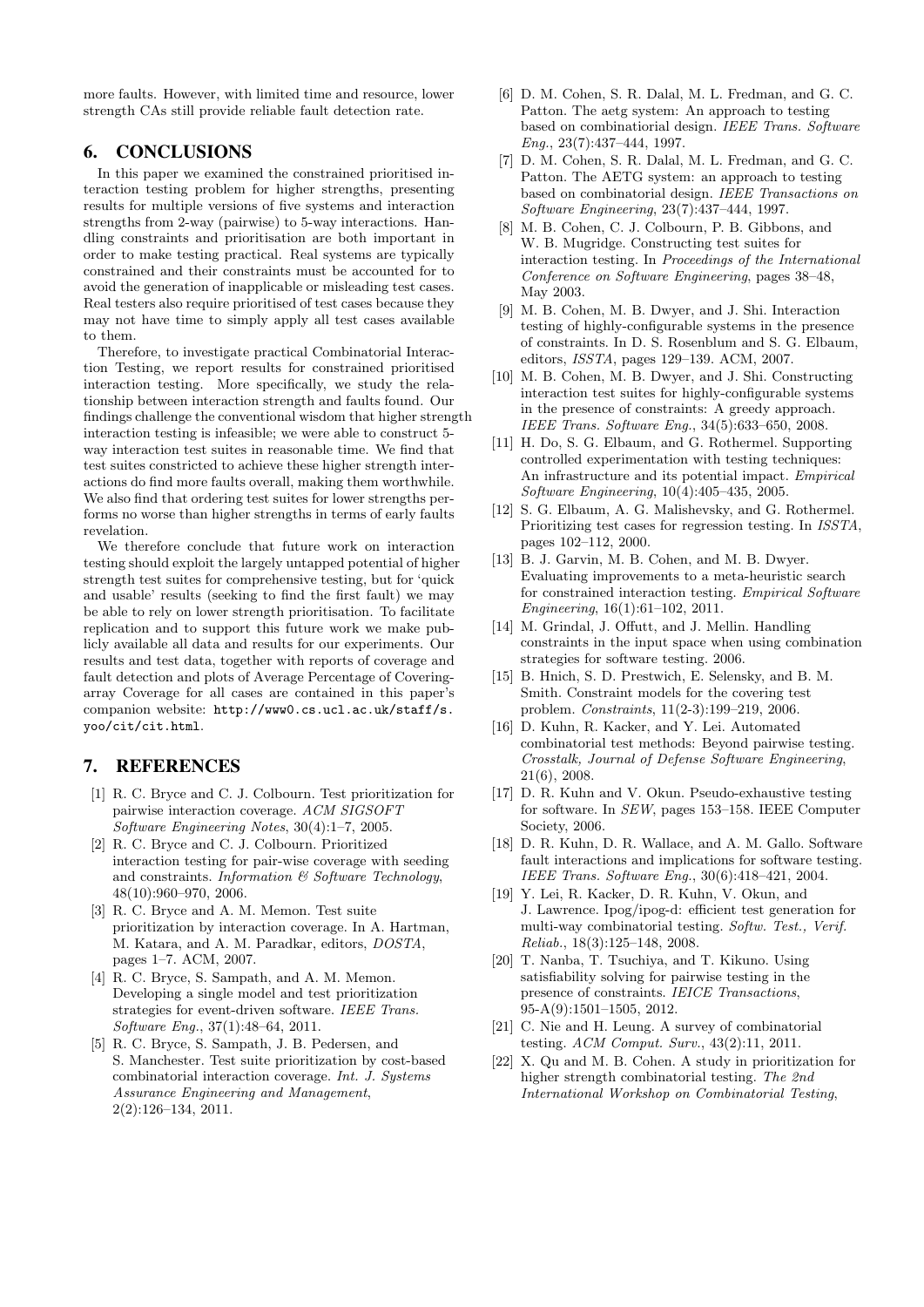| Subjects | Gen.                      | Prio.          | % of Test Suite Executed |       |       |       |          | Gen.           | Prio.            | % of Test Suite Executed |       |       |       |
|----------|---------------------------|----------------|--------------------------|-------|-------|-------|----------|----------------|------------------|--------------------------|-------|-------|-------|
|          | Crit.                     | Crit.          | 25%                      | 50%   | 75%   | 100%  | Subjects | Crit.          | Crit.            | 25%                      | 50%   | 75%   | 100%  |
|          |                           |                |                          |       |       |       |          |                |                  |                          |       |       |       |
| flex     | $\overline{2}$            | $\overline{2}$ | 86.0                     | 88.0  | 90.0  | 92.0  | flex     | 4              | $\boldsymbol{2}$ | 94.0                     | 94.0  | 98.0  | 100.0 |
|          | $\sqrt{2}$                | 3              | 92.0                     | 92.0  | 92.0  | 92.0  |          | $\overline{4}$ | 3                | 96.0                     | 98.0  | 98.0  | 100.0 |
|          | $\overline{2}$            | $\overline{4}$ | 66.0                     | 90.0  | 90.0  | 92.0  |          | $\overline{4}$ | 4                | 92.0                     | 96.0  | 98.0  | 100.0 |
|          | $\sqrt{2}$                | $\bf 5$        | 90.0                     | 90.0  | 92.0  | 92.0  |          | $\overline{4}$ | $\overline{5}$   | 92.0                     | 94.0  | 98.0  | 100.0 |
| flex     | $\overline{3}$            | $\overline{2}$ | 94.0                     | 94.0  | 94.0  | 94.0  | flex     | $\overline{5}$ | $\overline{2}$   | 96.0                     | 100.0 | 100.0 | 100.0 |
|          | 3                         | 3              | 90.0                     | 94.0  | 94.0  | 94.0  |          | $\overline{5}$ | 3                | 96.0                     | 100.0 | 100.0 | 100.0 |
|          | 3                         | $\overline{4}$ | 88.0                     | 94.0  | 94.0  | 94.0  |          | $\overline{5}$ | $\overline{4}$   | 94.0                     | 100.0 | 100.0 | 100.0 |
|          | 3                         | $\bf 5$        | 74.0                     | 92.0  | 94.0  | 94.0  |          | 5              | $\overline{5}$   | 94.0                     | 94.0  | 98.0  | 100.0 |
| make     | $\overline{2}$            | $\overline{2}$ | 50.0                     | 100.0 | 100.0 | 100.0 | make     | 4              | $\overline{2}$   | 100.0                    | 100.0 | 100.0 | 100.0 |
|          | $\sqrt{2}$                | $\,3$          | 100.0                    | 100.0 | 100.0 | 100.0 |          | $\overline{4}$ | 3                | 100.0                    | 100.0 | 100.0 | 100.0 |
|          | $\overline{2}$            | $\overline{4}$ | 100.0                    | 100.0 | 100.0 | 100.0 |          | 4              | $\overline{4}$   | 100.0                    | 100.0 | 100.0 | 100.0 |
|          | $\sqrt{2}$                | $\bf 5$        | 100.0                    | 100.0 | 100.0 | 100.0 |          | $\overline{4}$ | $\overline{5}$   | 100.0                    | 100.0 | 100.0 | 100.0 |
| make     | $\overline{3}$            | $\overline{2}$ | 100.0                    | 100.0 | 100.0 | 100.0 | make     | 5              | $\overline{2}$   | 100.0                    | 100.0 | 100.0 | 100.0 |
|          | 3                         | $\,3$          | 100.0                    | 100.0 | 100.0 | 100.0 |          | $\overline{5}$ | 3                | 100.0                    | 100.0 | 100.0 | 100.0 |
|          | 3                         | $\overline{4}$ | 100.0                    | 100.0 | 100.0 | 100.0 |          | $\overline{5}$ | 4                | 100.0                    | 100.0 | 100.0 | 100.0 |
|          | 3                         | $\bf 5$        | 100.0                    | 100.0 | 100.0 | 100.0 |          | 5              | 5                | 100.0                    | 100.0 | 100.0 | 100.0 |
| grep     | $\overline{2}$            | $\overline{2}$ | 91.67                    | 91.67 | 91.67 | 91.67 | grep     | $\overline{4}$ | $\overline{2}$   | 91.67                    | 100.0 | 100.0 | 100.0 |
|          | $\sqrt{2}$                | $\,3$          | 83.33                    | 91.67 | 91.67 | 91.67 |          | $\overline{4}$ | 3                | 91.67                    | 91.67 | 100.0 | 100.0 |
|          | $\overline{2}$            | $\overline{4}$ | 83.33                    | 83.33 | 83.33 | 91.67 |          | $\overline{4}$ | $\overline{4}$   | 100.0                    | 100.0 | 100.0 | 100.0 |
|          | $\overline{2}$            | $\bf 5$        | 75.0                     | 83.33 | 83.33 | 91.67 |          | 4              | $\overline{5}$   | 91.67                    | 100.0 | 100.0 | 100.0 |
| grep     | $\overline{3}$            | $\overline{2}$ | 91.67                    | 91.67 | 100.0 | 100.0 |          | $\overline{5}$ | $\overline{2}$   | 100.0                    | 100.0 | 100.0 | 100.0 |
|          | 3                         | $\,3$          | 91.67                    | 100.0 | 100.0 | 100.0 | grep     | $\overline{5}$ | 3                | 100.0                    | 100.0 | 100.0 | 100.0 |
|          | 3                         | $\overline{4}$ | 91.67                    | 91.67 | 100.0 | 100.0 |          | $\overline{5}$ | $\overline{4}$   | 91.67                    | 91.67 | 91.67 | 100.0 |
|          | 3                         | $\bf 5$        | 83.33                    | 91.67 | 100.0 | 100.0 |          | 5              | 5                | 91.67                    | 100.0 | 100.0 | 100.0 |
| sed      | $\overline{2}$            | $\overline{2}$ | 90.48                    | 90.48 | 90.48 | 95.24 |          | $\overline{4}$ | $\overline{2}$   | 85.71                    | 95.24 | 100.0 | 100.0 |
|          | $\sqrt{2}$                | $\,3$          | 80.95                    | 85.71 | 90.48 | 95.24 | sed      | $\overline{4}$ | 3                | 95.24                    | 100.0 | 100.0 | 100.0 |
|          | $\overline{2}$            | $\overline{4}$ | 85.71                    | 95.24 | 95.24 | 95.24 |          | $\overline{4}$ | $\overline{4}$   | 95.24                    | 95.24 | 100.0 | 100.0 |
|          | $\overline{2}$            | $\overline{5}$ | 76.19                    | 90.48 | 95.24 | 95.24 |          | 4              | $\overline{5}$   | 90.48                    | 100.0 | 100.0 | 100.0 |
| sed      | $\overline{\overline{3}}$ | $\overline{2}$ | 85.71                    | 90.48 | 95.24 | 100.0 |          | 5              | $\overline{2}$   | 95.24                    | 95.24 | 95.24 | 100.0 |
|          | 3                         | $\,3$          | 90.48                    | 100.0 | 100.0 | 100.0 | sed      | $\overline{5}$ | 3                | 95.24                    | 100.0 | 100.0 | 100.0 |
|          | 3                         | $\overline{4}$ | 90.48                    | 100.0 | 100.0 | 100.0 |          | $\overline{5}$ | 4                | 95.24                    | 95.24 | 100.0 | 100.0 |
|          | 3                         | $\bf 5$        | 90.48                    | 90.48 | 95.24 | 100.0 |          | 5              | 5                | 85.71                    | 100.0 | 100.0 | 100.0 |
| gzip     | $\overline{2}$            | $\overline{2}$ | 80.0                     | 100.0 | 100.0 | 100.0 |          | $\overline{4}$ | $\overline{2}$   | 100.0                    | 100.0 | 100.0 | 100.0 |
|          | $\boldsymbol{2}$          | $\,3$          | 100.0                    | 100.0 | 100.0 | 100.0 | gzip     | $\overline{4}$ | 3                | 100.0                    | 100.0 | 100.0 | 100.0 |
|          | $\overline{2}$            | $\overline{4}$ | 80.0                     | 100.0 | 100.0 | 100.0 |          | $\overline{4}$ | 4                | 100.0                    | 100.0 | 100.0 | 100.0 |
|          | $\overline{2}$            | $\overline{5}$ | 80.0                     | 80.0  | 100.0 | 100.0 |          | 4              | $\overline{5}$   | 100.0                    | 100.0 | 100.0 | 100.0 |
| gzip     | $\overline{\overline{3}}$ | $\overline{2}$ | 80.0                     | 100.0 | 100.0 | 100.0 |          | $\overline{5}$ | $\overline{2}$   | 100.0                    | 100.0 | 100.0 | 100.0 |
|          | 3                         | $\,3$          | 80.0                     | 100.0 | 100.0 | 100.0 | gzip     | 5              | 3                | 100.0                    | 100.0 | 100.0 | 100.0 |
|          | 3                         | $\overline{4}$ | 100.0                    | 100.0 | 100.0 | 100.0 |          | 5              | $\overline{4}$   | 100.0                    | 100.0 | 100.0 | 100.0 |
|          | 3                         | 5              | 100.0                    | 100.0 | 100.0 | 100.0 |          | 5              | 5                | 100.0                    | 100.0 | 100.0 | 100.0 |
|          |                           |                |                          |       |       |       |          |                |                  |                          |       |       |       |

Table 10: Percentage of Detected Faults for All Versions of 5 Subjects

2013.

- [23] X. Qu, M. B. Cohen, and G. Rothermel. Configuration-aware regression testing: an empirical study of sampling and prioritization. In Proceedings of the International Symposium On Software Testing and Analysis, pages 75–86, 2008.
- [24] X. Qu, M. B. Cohen, and K. M. Woolf. Combinatorial interaction regression testing: A study of test case generation and prioritization. In ICSM, pages 255–264. IEEE, 2007.
- [25] R. B. S. S. D. R. K. S. Manchester, N. Samant and R. Kacker. Applying higher strength combinatorial criteria to test prioritization: a case study. Journal of Combinatorial Mathematics and Combinatorial Computing - to appear TBD 2012.
- [26] S. Sampath, R. C. Bryce, G. Viswanath, V. Kandimalla, and A. G. Koru. Prioritizing user-session-based test cases for web applications testing. In ICST, pages 141–150. IEEE Computer Society, 2008.
- [27] P. Schroeder, P. Bolaki, and V. Gopu. Comparing the fault detection effectiveness of n-way and random test suites. In Proceedings of Empirical Software Engineering, pages 49–59, August 2004.
- [28] L. Shi, C. Nie, and B. Xu. A software debugging method based on pairwise testing. In International Conference on Computational Science (3), pages 1088–1091, 2005.
- [29] C. Yilmaz, M. B. Cohen, and A. Porter. Covering arrays for efficient fault characterization in complex configuration spaces. IEEE Transactions on Software Engineering, 31(1):20–34, Jan 2006.
- [30] S. Yoo and M. Harman. Regression testing minimisation, selection and prioritisation: A survey. Software Testing, Verification, and Reliability, 22(2):67–120, March 2012.